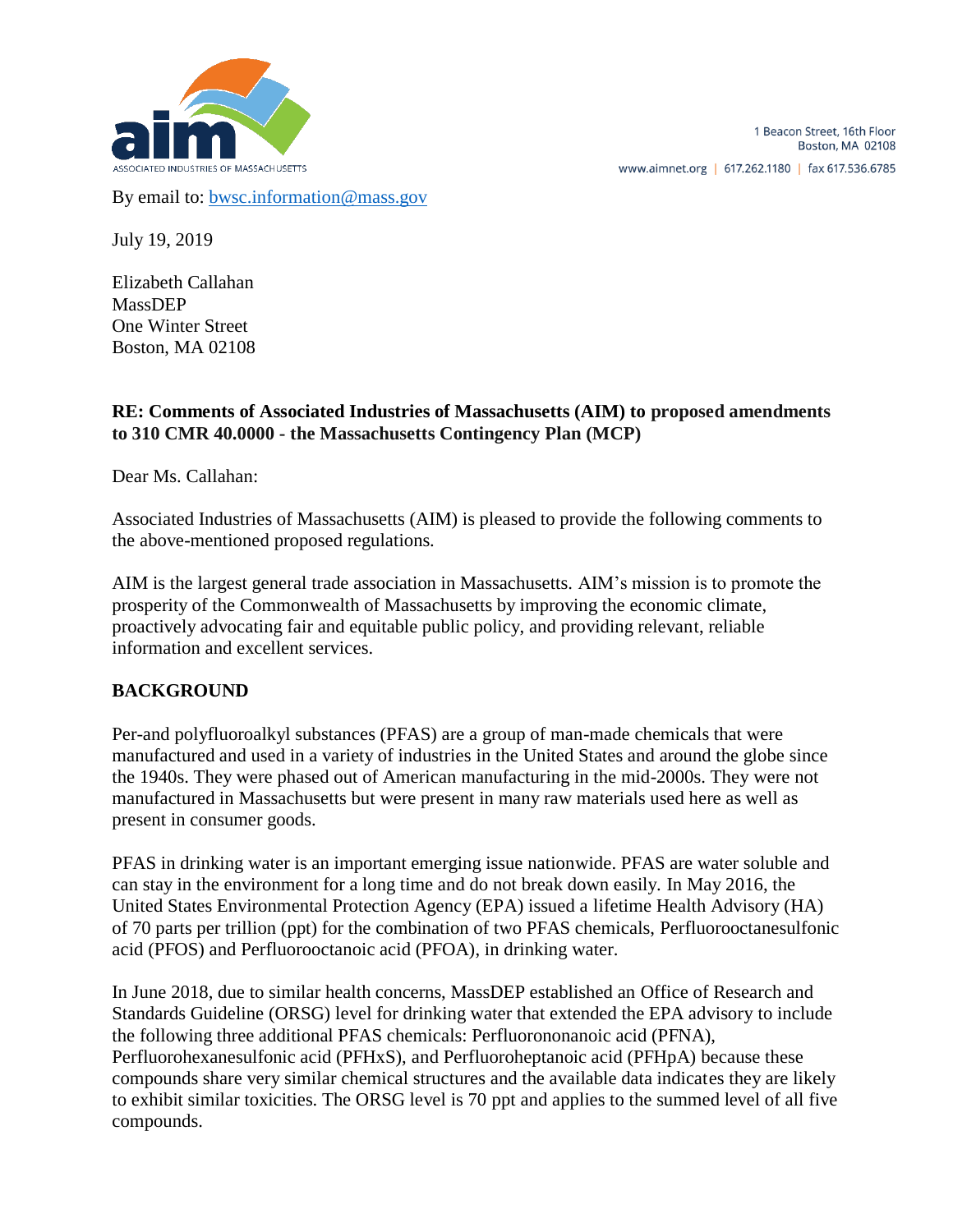Between 2013 and 2015 in Massachusetts, six PFAS compounds (the five above plus Perfluorodecanoic acid (PFDA)) were detected at nine Massachusetts drinking water sources above EPA's specified reporting limits.

In January 2019, MassDEP announced its intention to initiate the process to develop a drinking water standard. Review and stakeholder input are ongoing. On April 19th, MassDEP proposed a groundwater cleanup standard (GW-1) of 20 ppt for the sum of six PFAS - (PFOA, PFOS, PFHxS, PFNA, PFHpA, PFDA).

Comments on the proposed changes are due by July 19, 2019.

AIM's comments are not intended in any way to discount the dangers of PFAS or to in any way impugn the work of MassDEP's engineers and scientists in setting the levels proposed. Our concern revolves around the impacts of these new standards on businesses, both public and private, and cities and towns. In fact, AIM supports setting standards that are protective of public health, based on solid science.

We want to thank the Department for continuing this discussion in an open and transparent manner.

### **PFAS-CONTAINING COMPOUNDS ARE UBIQUITOUS AND MASSDEP MUST PROPERLY EDUCATE THE PUBLIC ON THEIR RISKS**

In addition to their uses in some types of firefighting foam used by the military, local fire departments, and airports, PFAS were historically used in nonstick pans, stain repellants, waterproof clothing, stain-resistant carpets, food packaging, leather goods and some medical equipment. Closed and existing landfills likely contain everyday products that contain PFAS and even wastewater treatment plants and septic tanks could be a source of PFAS contamination. Ironically, the use of PFAS in some products, such as firefighting foam and medical equipment, likely saved thousands of lives.

As testing becomes more widespread and available, the amount of reported contamination may increase. Indiscriminate and unregulated PFAS testing by activist groups and others not related to MassDEP's efforts could occur in some areas. Therefore, MassDEP must address these issues beforehand to avoid undo concern, particularly as some levels may approach the limits of testing or background and in some cases its presence may not be of great health concern. In addition to making sure any testing follows valid MassDEP protocols, MassDEP should also develop educational resources on the specific health threats posed by the presence of PFAS.

## **THE COST OF PFAS TREATMENT WILL BE HIGH AND THEREFORE MASSDEP SHOULD CONCENTRATE ON TREATING DRINKING WATER**

There is no dispute that PFAS substances were widely used by state and federal agencies, municipalities, businesses and by residents and its presence in soils is widespread. Since every town in Massachusetts has a fire department, landfill, a form of wastewater treatment and businesses/consumers that have used or contain PFAS-containing materials, this ubiquitous nature makes it extremely important that MassDEP understand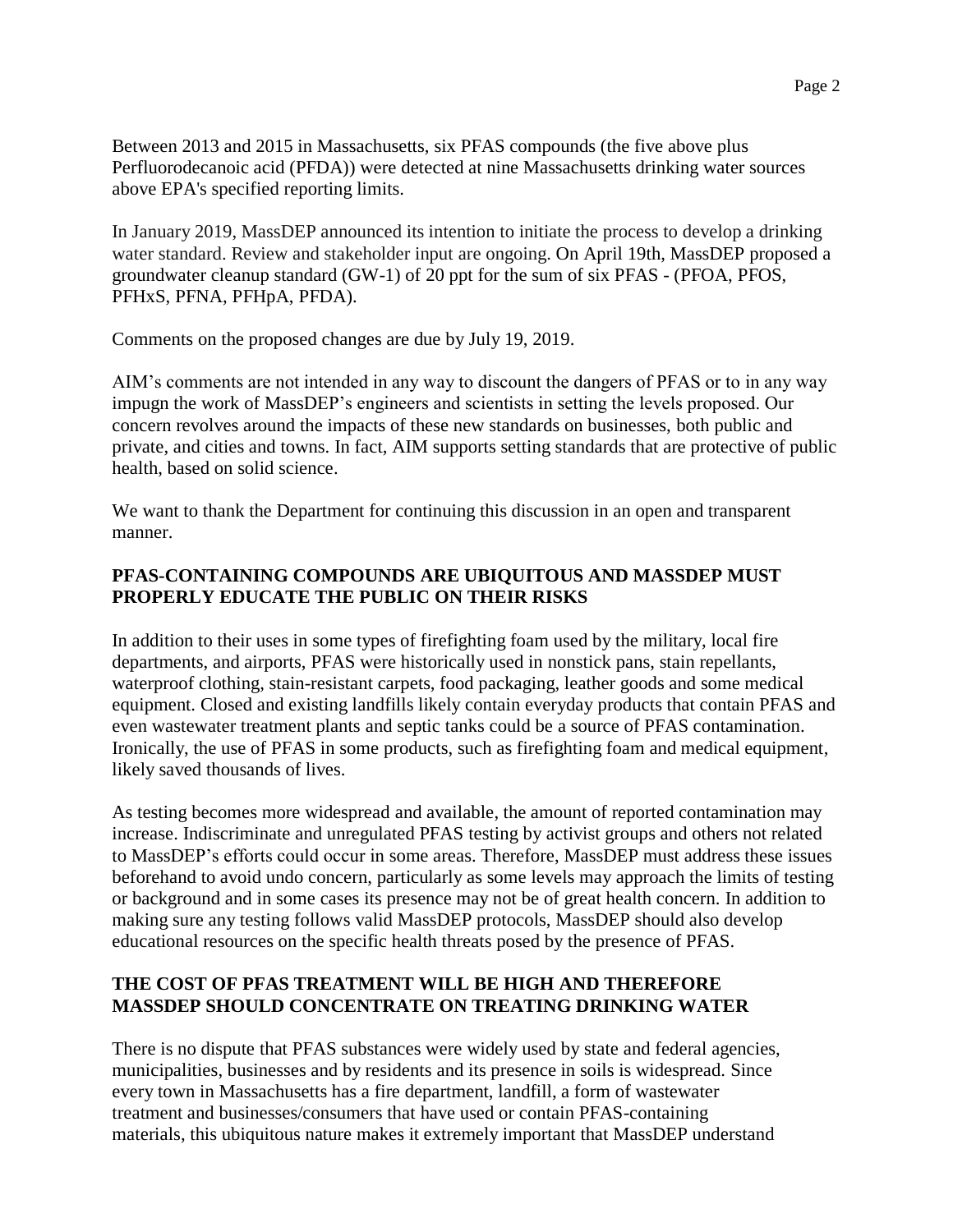the costs and health benefits of cleanup options and plan their responses accordingly.

As a result, we believe DEP should concentrate their resources on options which ensure that residents have drinking water free from PFAS contamination.

DEP cannot effectively clean up or monitor thousands of potential sites that may contain PFAS and classifying these sites as contaminated may stigmatize them or cause problems related to the transfer or redevelopment of commercial and industrial property, including areas formerly owned by the federal government or the state. It could also impact residential transfers if PFAS is detected in private wells or septic system leaching fields.

Because PFAS was not specifically reportable to MassDEP when used in production, MassDEP has little knowledge of historical users of PFAS. In fact, because these materials were used in consumer products and are water soluble, it is entirely possible that some contaminants could be the result of contamination from homeowner septic systems. It is unfair to force companies that once used PFAS containing materials to shoulder the burden of paying for cleanup, even though their contribution to the overall contamination level was small. This is particularly true where ground contamination or groundwater contamination will not result in health impacts.

Concentrating on drinking water allows the MassDEP to generate the biggest health benefit outcome for the smallest amount of money. Since the types of treatment for drinking water are well known, the cost can be smaller and spread more easily.

#### **COORDINATION OF RESOURCES IS REQUIRED FOR EFFECTIVE TREATMENT**

Since the cost of cleanup will likely cross state agencies and sectors of the economy MassDEP must coordinate with other agencies and others on efforts to solve this problem. MassDEP should not pick only the low hanging fruit or dismiss any responsible parties, including state and federal government, homeowners or businesses from their obligations.

Coordination will not only be cheaper but will result in better outcomes. With the type of wideranging cost estimates to treat PFAS in drinking water, MassDEP must look at only the most cost-effective treatment options. Also, coordination may result in treatment options that include other contaminants at the same time.

Since some of this contamination resulted from operations on land once under federal control but now state or locally controlled, coordination is particularly tricky. Federal and state standards are different and that could lead to disagreements, and funding may be spotty. AIM is happy to help work with our Congressional delegation in order to assist MassDEP and other agency's efforts to coordinate efforts with the federal government or secure funding.

Further, since other states are also addressing PFAS, MassDEP would be wise to undertake an action plan with them in order to transfer knowledge and resources.